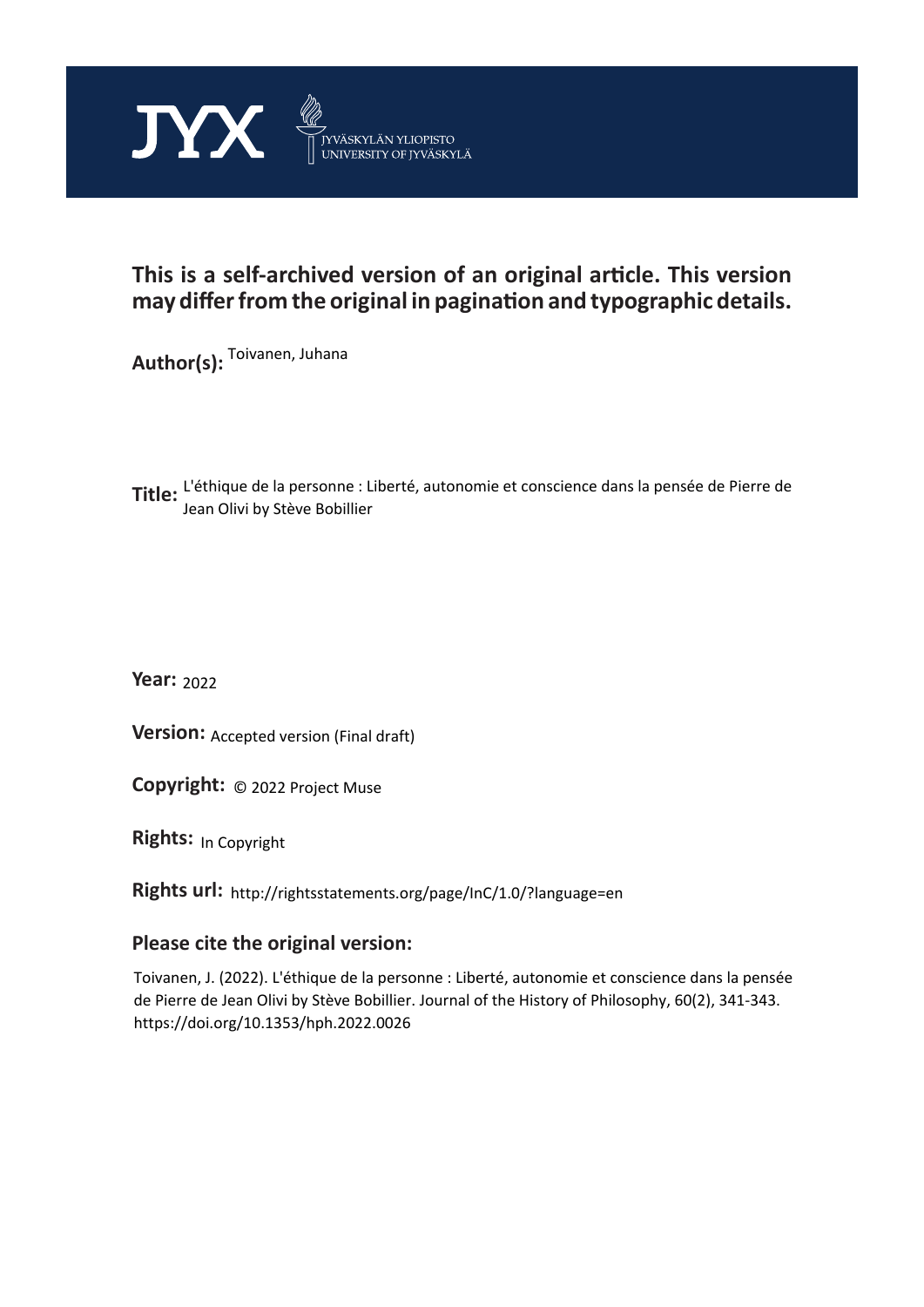Stève Bobillier. *L'Éthique de la Personne: Liberté, Autonomie et Conscience dans la Pensée de Pierre de Jean Olivi*. Paris: Vrin, 2020. Pp. 288. Paper, €30,00.

Peter Olivi (c. 1248–98) was an original and controversial thinker, whose philosophical ideas have aroused increasing interest within the scholarly community during the last decades. Stève Bobillier's *L'Éthique de la Personne* is the first monograph-length study that focuses explicitly on his ethics. Bobillier's central claim is that Olivi approaches ethics from the point of view of an individual person who chooses her actions freely and with full awareness that the choices are up to her. When someone makes a morally wrong choice (e.g. due to *akrasia*), the choice can ultimately be traced back to the agent's free will . To chart the details of this theory, Bobillier analyzes Olivi's conception of the freedom of the will, self-consciousness, the notion of person, voluntary poverty, and the fall of Lucifer as a case study that illuminates human morality. Although many of these topics have been examined in earlier scholarly literature, Bobillier views them from the unifying perspective of Olivi's ethics and contextualizes them within earlier philosophical and theological discussions. This perspective makes the study more than the sum of its parts.

The study consists of five main chapters. Chapter one opens the work with a detailed examination of Olivi's theory of human will and its freedom, self-cognition, and moral conscience. Bobillier explains how Olivi's radical voluntarism is based on a complete autonomy of the will and its ability to choose between alternatives at any given time. He connects this radical freedom with Olivi's theory of self-cognition, and argues that these two are related to conscience, which is an ability to make judgements concerning the moral value of one's own actions. This places the moral agent at the heart of Olivi's ethics.

Chapter two analyzes Olivi's view of the moral agent in more detail by focusing on the notion of a person (*persona*) and its relation to human freedom. Bobillier shows that it brings together various elements from the domain of metaphysics, theology, and jurisprudence, and argues that the most distinctive feature in Olivi's view is that the notion of a person encompasses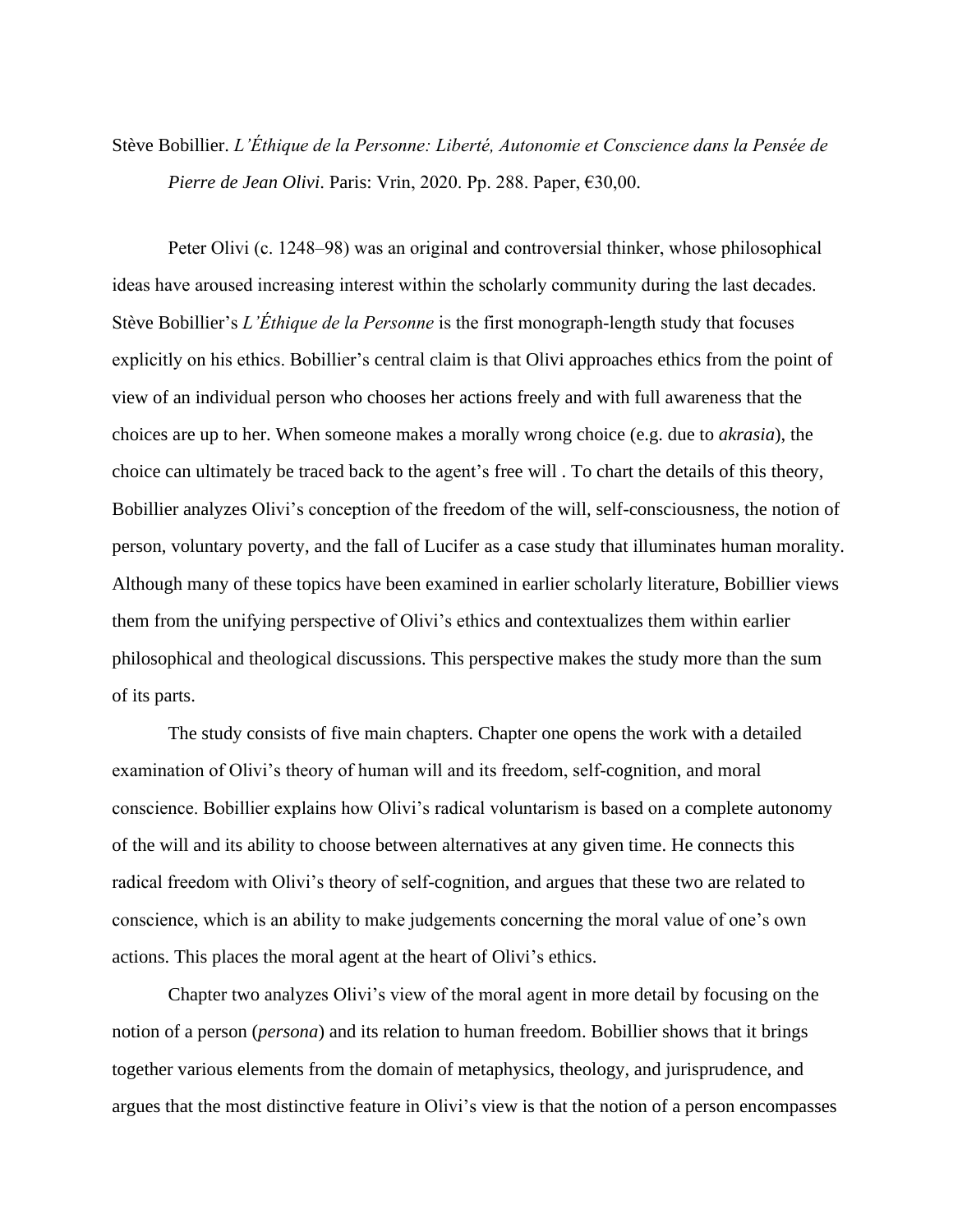two abilities that stem from the reflexivity of the human mind: self-cognition and the freedom of the will. The human mind is aware of itself, of its actions, and of itself as the subject of its actions; and due to its freedom, it is the origin of its actions, and it is aware of being the origin. Thus, Olivi's ethics is based on a notion of a moral agent who is first and foremost an individual person—not in the modern sense of having a unique personality, but in the sense of being a per se existing subject who chooses her actions freely. Bobillier claims that this is an important step in the process that gave birth to the modern subject.

After these fundamentals, the chapter three turns to ethics proper. This is the most important and original part of the work, as it develops in detail Bobillier's interpretation that personhood and self-reflexivity are central to Olivi's ethics: humans are autonomous individuals, intimately aware of themselves as moral agents who must judge the moral worth of their choices by themselves. They can reflect their own (past, present, future) actions and know, via universal and innate moral conscience, whether these acts are morally good or evil. This entails that humans have access to the objective normative order, that is, the natural law/the will of God. But how does the knowledge of this normative order come about? Bobillier discusses several prominent candidates (such as *synderesis*, rectitude of the will, and prudence) and suggests that the notion of experiential "taste" (*gustus*)—which Olivi inherits from earlier theological literature—plays a crucial role. It is distinguished from detached theoretical knowledge and it explains the affective and personal appreciation of good actions and the rejection of evil ones. Further, Bobillier argues that this spiritual taste is a natural instinct of conscience that explains the ability to make moral judgements (166–67). However, he also emphasizes that nothing can determine the will in its choice—in the end, we do what we want to do, what pleases us. Virtues are principally in the will, and the indetermination and autonomy of the will explains why we are personally responsible for the choices we make and for the aims we set for ourselves.

Chapter four turns to voluntary poverty, which consists of giving up temporal dominion (*dominium*) over material goods and ultimately over one's own actions and freedom. It is the pinnacle of the moral development of an individual, and it has a pivotal role in Olivi's theory of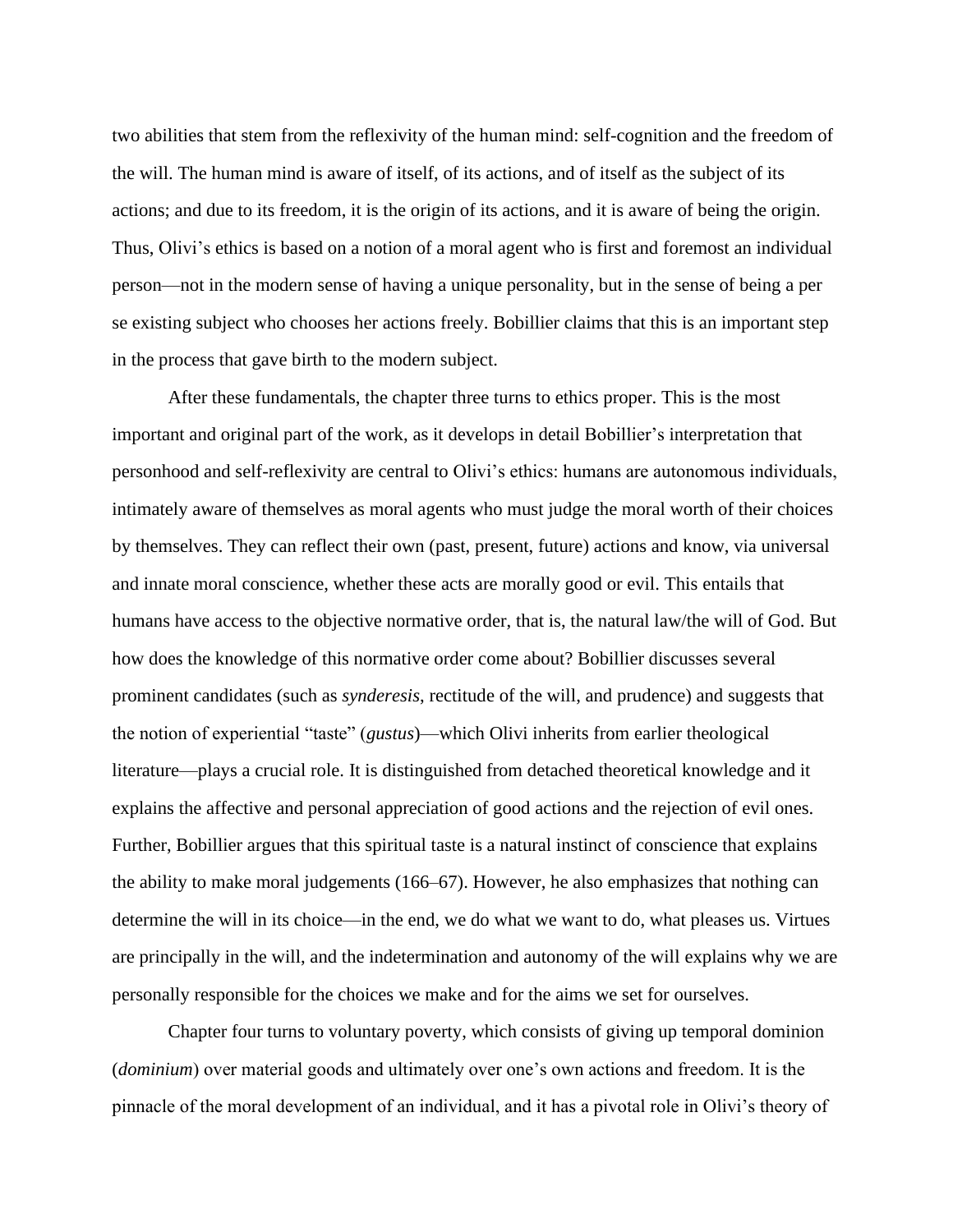virtues, as it leads to other virtues (esp. humility). However, by submitting one's will to the will of God, one paradoxically affirms one's fundamental freedom, as the vow must be continuously renewed. This process of giving up temporal dominion leads to a more complete spiritual dominion and self-control, which Bobillier interprets as being similar to Stoicism in certain respects. In contrast to humility, inordinate self-love and the will to dominate others are the sources of all vices.

Finally, chapter five approaches Olivi's ethics from the perspective of the fall of Lucifer, which Bobillier conceptualizes as a case of pure *akrasia*. By investigating the moral psychology of Lucifer's pride and inordinate self-love, Bobillier reveals yet another layer of Olivi's ethics: besides their perfect knowledge and lack of body, angels are like humans, and the mechanism of sin and vicious choice is the same in both creatures. This entails that *akrasia* is not a matter of losing control over oneself but a manifestation of one's freedom, the freedom of the will to act against the best judgement of reason. The ability to choose evil is thus inherent in the nature of the will itself.

Together these five chapters constitute a remarkable study, and this summary only scratches its surface. My only major criticism is that the study is occasionally a bit thin on the side of references: it would have been beneficial if Bobillier had engaged with existing research more than he does. Overall, the methodological approach is sound, but I could not help wondering if the similarities that Bobillier draws between Olivi and later philosophers (Kant, Locke, Adam Smith) portray him as more modern than he really was—especially as contextual and philosophical differences between Olivi and the later authors are not developed in detail. On the technical side, a minor complaint can be made of the fact that the bibliography omits several studies that are cited in the work (characterizing it as "selective" does not really help). Finally, there is a striking mistake from the part of the publisher: page 186 is absent and page 184 has been printed in its stead. One hopes that nothing of great importance has been lost due to this omission!

In sum, *L'Éthique de la Personne* is a welcome addition to scholarship on Olivi. It is an